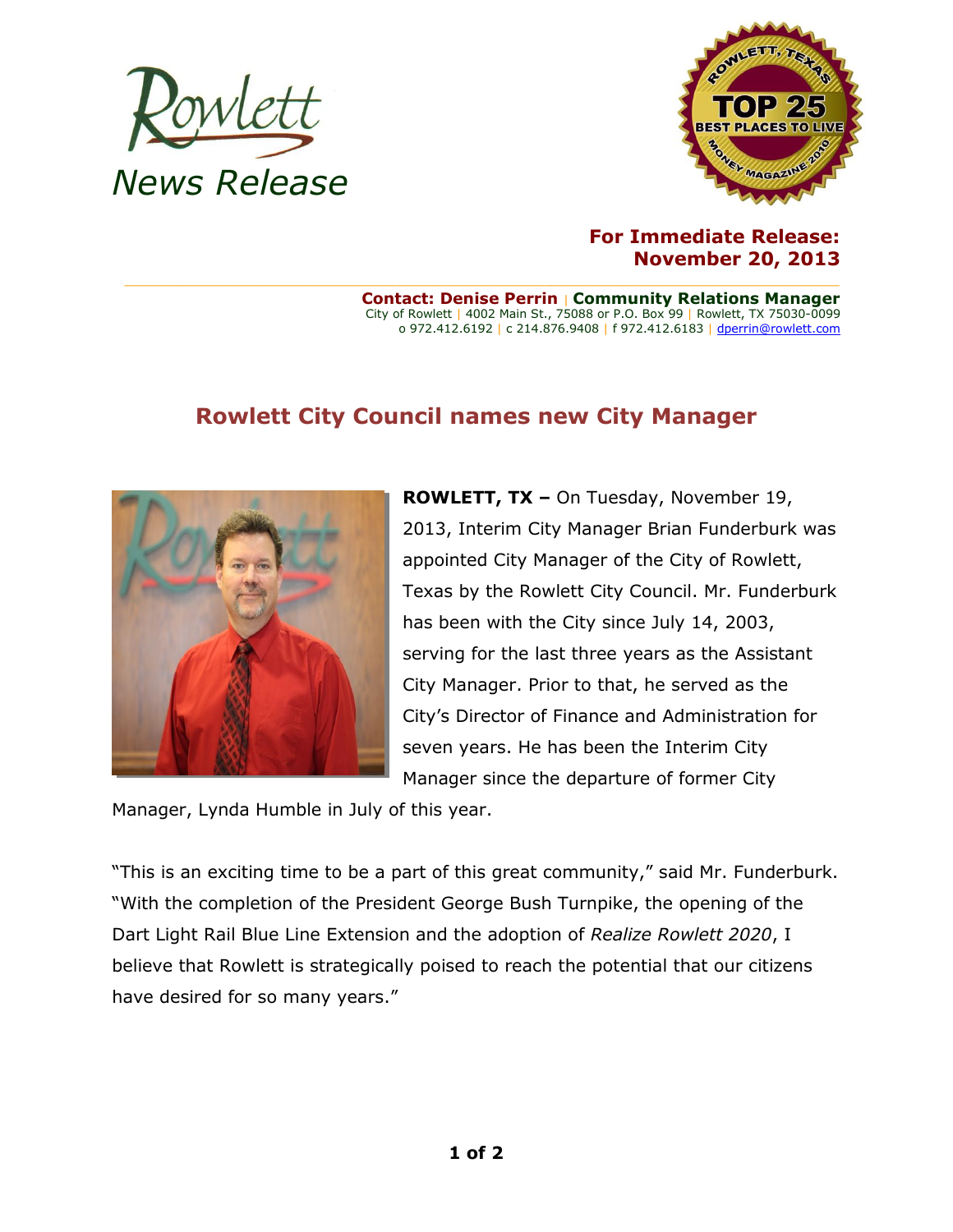## **City Manager named – page 2**

Under his financial leadership, Mr. Funderburk instituted strong fiscal oversight and best practices leading to recognition by government financial institutions including:

- Government Finance Officers Association *Certificate of Achievement for Excellence in Financial Reporting* for nine straight years.
- Government Finance Officers Association *Distinguished Budget Presentation* for the past ten years.
- The Texas Comptroller's Leadership Circle Gold Member award for financial transparency for the second year.

In his role as Chief Financial Officer, his fiscal oversight and stewardship of citizen's taxpayer dollars have led to two increases in the City's bond rating, from A+, to AA- and then to the current AA rating.

"Brian is an experienced and dedicated professional that will serve our community very well," Mayor Todd Gottel stated. "His business acumen and financial expertise will help lead our City through some of the tough economic challenges still remaining in the next couple of years and prepare us for the economic development growth we see on the horizon."

A Rowlett resident, Mr. Funderburk has over 27 years of experience in municipal government, in Louisiana, Colorado and Texas, 20 in the position of chief financial officer and five and a half years as city manager. He received his Bachelor of Science degree in Accounting in 1984 from Louisiana College and his Master's in Public Administration in 1997 from the University of Colorado at Denver, Graduate School of Public Affairs.

Mayor Gottel also noted that Rowlett citizens will appreciate Mr. Funderburk's focus on public accountability and transparency. "He listens to the Council and shares our passion to deliver quality City services efficiently, and to report on the results. It is important to us as an elected body that our citizens feel that they receive value for their tax dollars and can hold us accountable for the way that their tax dollars are spent."